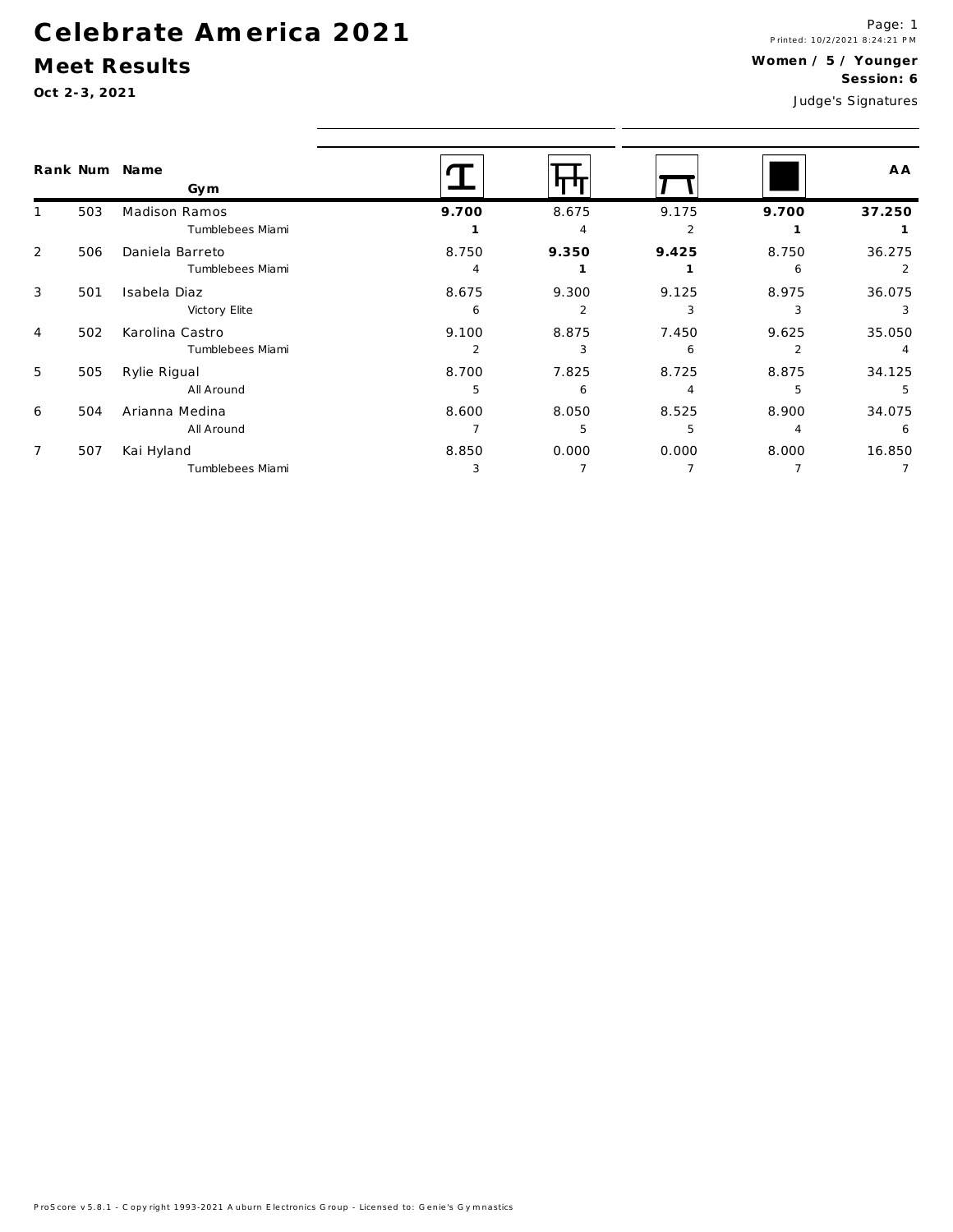## Celebrate America 2021

#### Meet Results

Oct 2-3, 2021

|                |     | Rank Num Name<br>Gym             |             |                         |            |            | A A         |
|----------------|-----|----------------------------------|-------------|-------------------------|------------|------------|-------------|
|                | 514 | Cierra Rawson<br>Intensity       | 9.425<br>2T | 9.250                   | 8.550<br>3 | 8.825<br>4 | 36.050      |
| 2              | 510 | Janiah Jean-Francois<br>Nova     | 9.475       | 9.075<br>$\mathfrak{p}$ | 8.450<br>Δ | 8.950<br>3 | 35.950      |
| 3              | 509 | Grace Valdes<br>Tumblebees Miami | 9.100       | 8.300                   | 9.175      | 9.050      | 35.625      |
| $\overline{4}$ | 513 | Sasha Cousins<br>Tumblebees      | 9.425<br>2T | 8.125                   | 8.250<br>5 | 8.650<br>5 | 34.450      |
| 5              | 512 | Olivia Deveza<br>Nova            | 8.400<br>6  | 7.500<br>5              | 9.150      | 9.225      | 34.275      |
| 6              | 515 | Alyssa Gaspar-Rossi<br>Intensity | 9.025<br>5  | 6.525<br>6              | 7.750<br>6 | 7.900<br>6 | 31.200<br>6 |